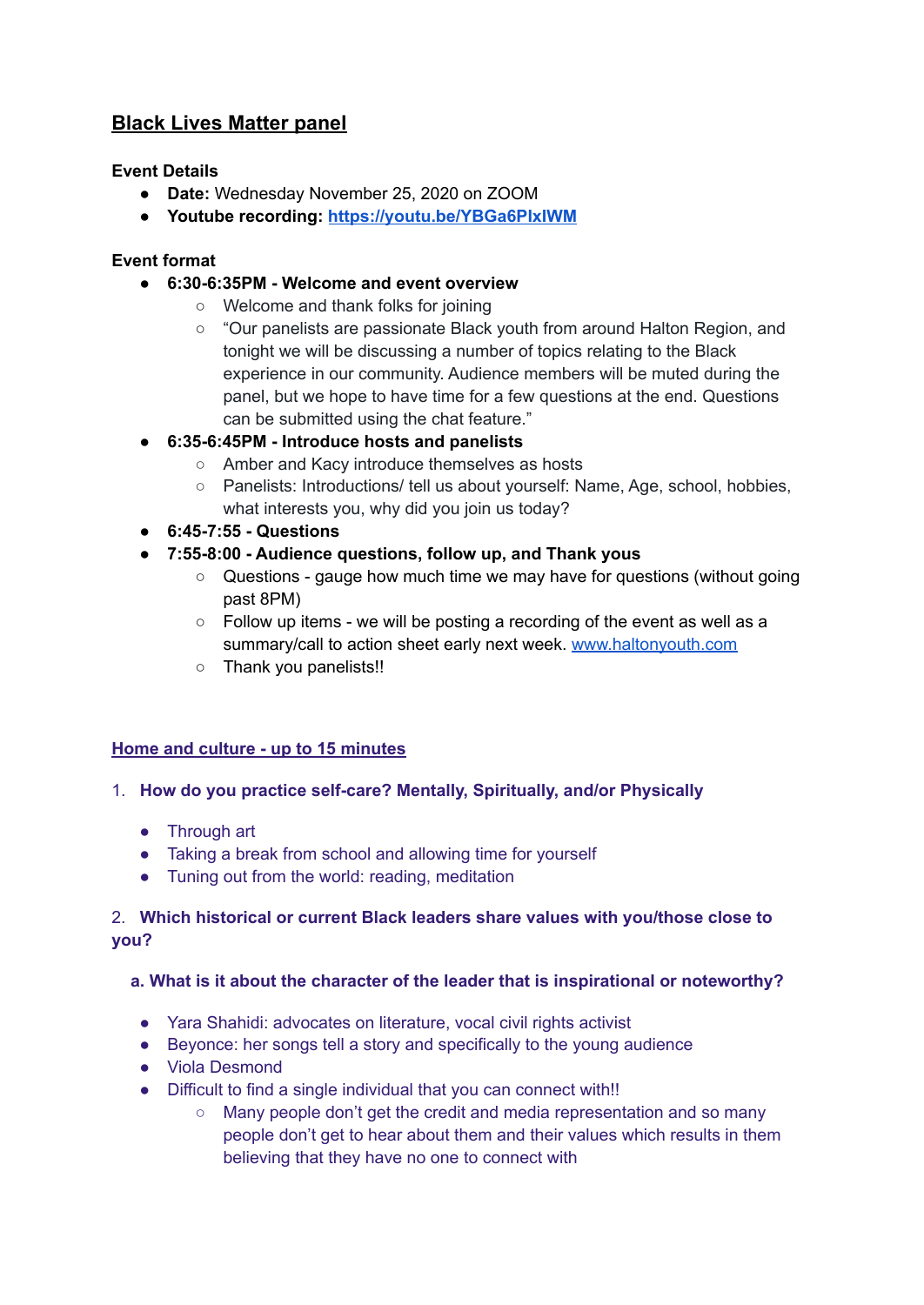• They all speak out for something important and have an impact on the Black community

# **Home and belonging - up to 15 minutes**

# **1. Do you feel a strong sense of belonging in the town/city you live in?**

- No
- Feeling marginalized in their own community and targeted
- Not "fitting" the beauty standard of the town (acton) since the standards were based of of white people
- **○** Black students forced to educated their peers instead of the teacher teaching since peers weren't open to educating themselves
- Derogatory terms and slurs said towards black students and the bully faces no consequences
- Some schools had no black staff
- Black girls were called "unique" for their hair, accent etc.
- Wouldn't feel comfortable telling anyone about what they experienced as no one cared enough to do something about it
- Referenced as the "other" and "different" and are constantly feeling a sense of not belonging
- Racism is much more normalized in high school and no one does anything about it
- Racism is taught!!! And brought down to each generation. No one is born a racist
- Performative Activism
	- People just want to prove that they aren't racist, by kneeling with a Black cop, posting for Black awareness, but don't put effort into actually making any change
	- Justin Trudeua: prime example of a performative activist and admits to systemic racism existing but doesn't do anything about it and doesn't attempt to make any change

# **2. Have you or someone you know experienced racism in your town/city? Are you willing to elaborate?**

- Peers say the N word and the Principal is told about it and don't make an effort to do anything and brush it off
- Peers also say "All Lives Matter" and when someone of high authority is told about it nothing is being done and they face no consequences
- Called a "cotton picker"
- Principal has also been caught saying the N word
- Cops were called after a Black child got into a simple argument that could have been resolved without the presence of cops
	- Cops wouldn't have been called if the child was White
- Called the N word on a daily basis at SCHOOL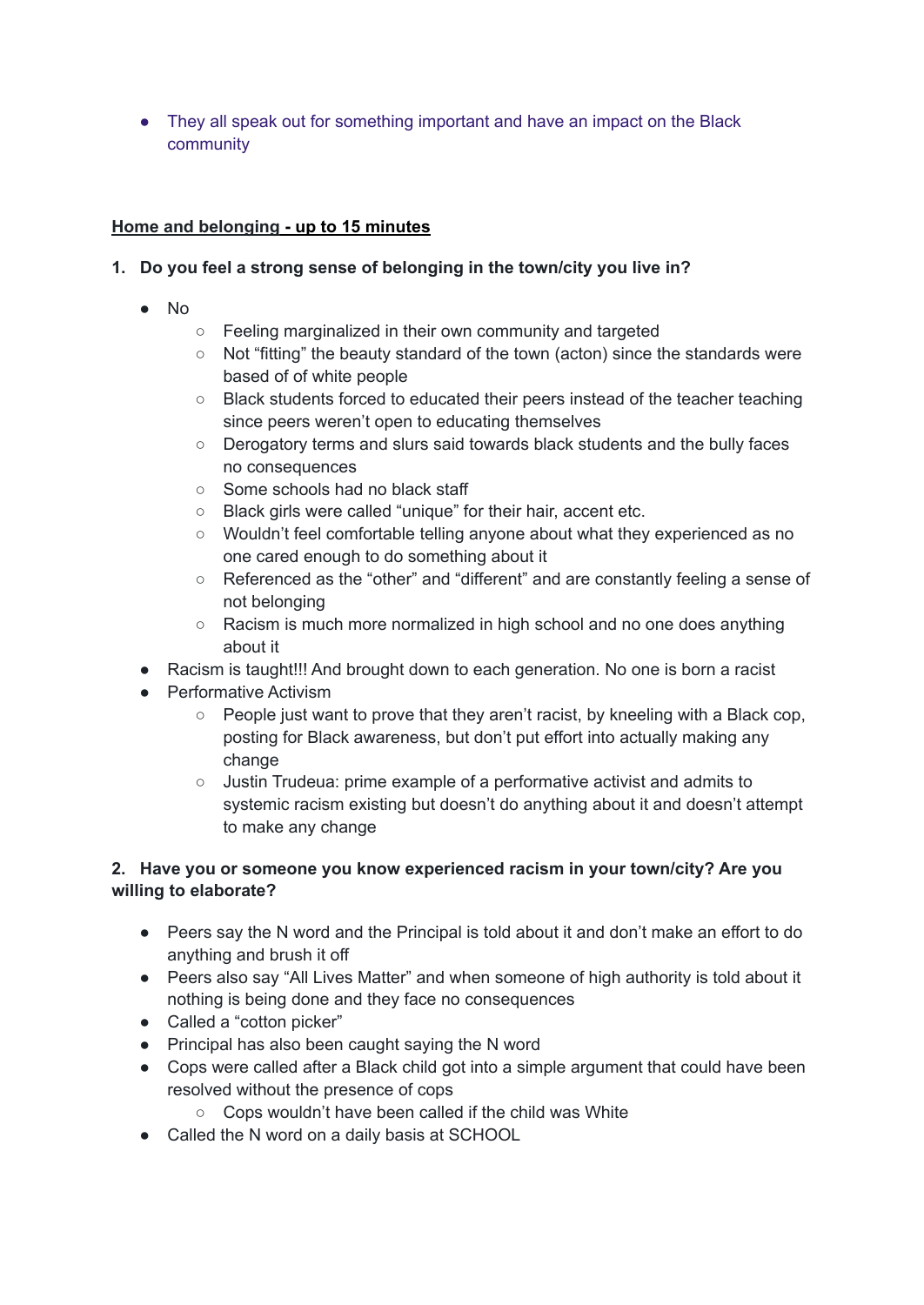## **3. What are some changes you would like to see happen in Halton that would make it more equitable for the Black community?**

- More Black engagement in the school curriculum, clubs
- Have a support system at school who would actually do something about the racism that exists in the building and actually want to make the environment more comfortable to those who are constantly targeted
- Name schools after influential Black individuals

# **4. What are a few actions that youth can take to support the Black community in Halton Region?**

- Educate themselves and understand why slurs and other derogatory terms and hurt and how they have a major impact
- Empowering Black youth to raise their voices and not be afraid to be heard
- Talk to the school staff, Principal and not be afraid to get shut down
- Many peers posted on "Black out Tuesday" but didn't sign petitions or make any real change

## **Black Lives Matter**

- **1. How has the Black Lives Matter movement shown up In your conversations in the community?**
	- Sense of discomfort seeing cops patrolling the neighbourhood
	- Peers understand how the N word and other slurs have such a impact and now stop themselves from saying it after the BLM movement
	- Being mocked and laughed at for saying certain things

## **Black excellence**

## 1. **What does Black excellence mean to you?**

- Feeling of pride seeing other Black individuals fighting and standing up for change even if you can't
- Seeing those individuals using their power for good and using their platform to empower those who don't have a platform
- Have fought and gotten past their negative experiences and are now helping those who are experiencing it now and helping them in any way they can
- Success of a Black individuals, ie. popular celebrities who continue to fight for their community

#### **Main Calls to Action**

**● SCHOOLS**